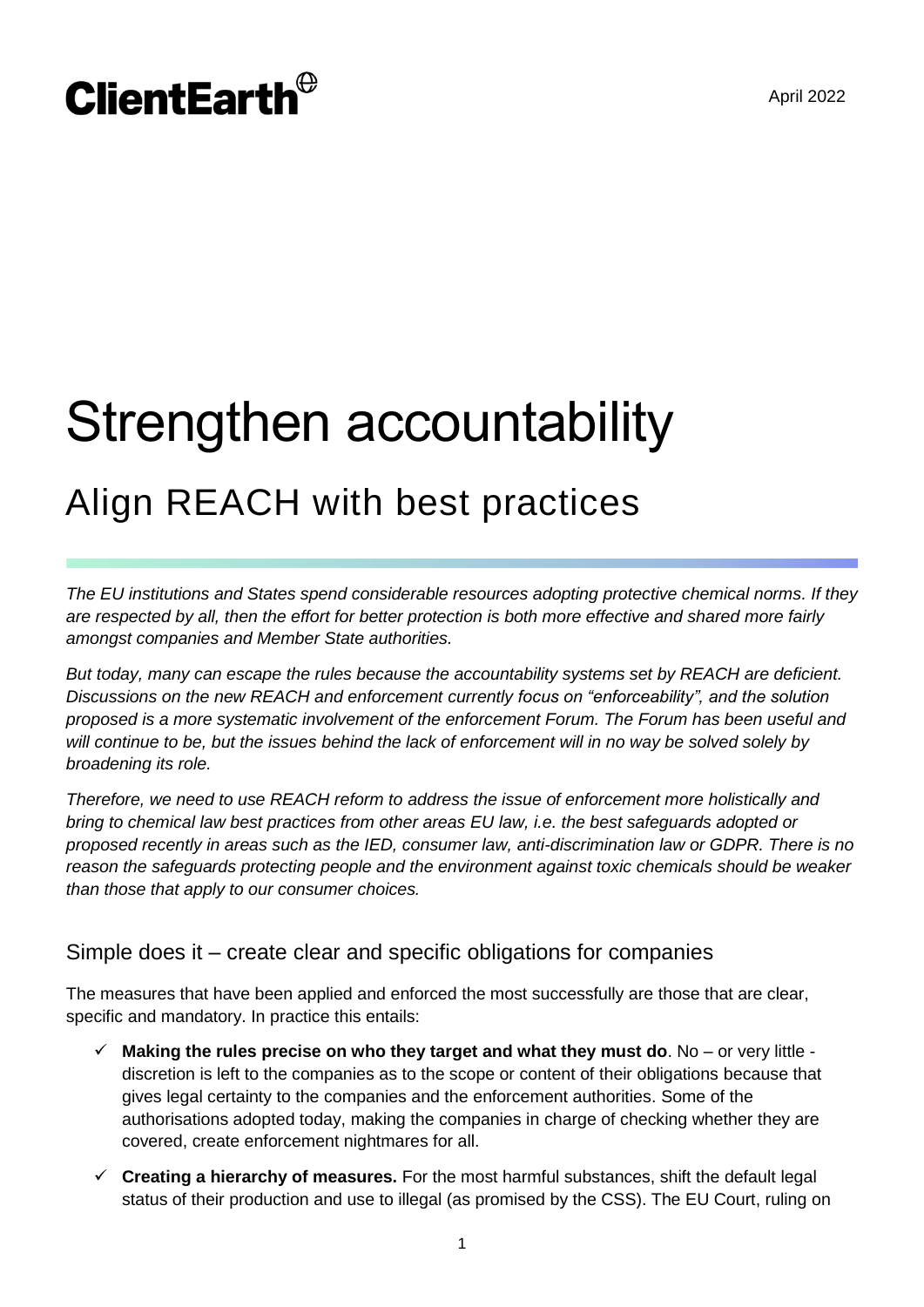

chemical regulation, was clear: "A restriction on the placing on the market – including, in accordance with the definition in Article 3(12) of Regulation No 1907/2006, import – of a substance *is often the most effective measure for achieving the objective pursued* by that regulation, which is to ensure a high level of protection of human health and the environment".<sup>1</sup> Less effective and much harder to enforce actions (limit values, training, etc.) should only be considered on an exceptional basis.

The Forum could help by giving optional advice on the matter.

### It takes a village – Multiply the enforcers

*REACH has an exceptionally broad scope. Who is covered? Manufacturers, importers and users from any sectors. What is covered? All chemicals, and almost all uses. If we had enough enforcers, then REACH's impact would be multiplied.* 

*But today we do not have enough enforcers for the job, because the work relies mostly on the Member States, who do not have equal resources to dedicate to this work; and partly on ECHA, which struggles with capacity.*

*Therefore, we need to drastically increase the resources spent on enforcement, by ensuring that all Members States are involved, and that they are not alone on the job.*

#### **Consistency across the Member States – add clear and common obligations on enforcement systems and activities**

The enforcement systems built by the Member States and the activities they lead need to be harmonised – in line with the recommendations made by the High-Level Roundtable on the CSS in 2021. <sup>2</sup> REACH reform needs to develop a common approach, for example through criteria and standards against which the effectiveness of Member States' control systems can be assessed.

The commitment made under the CSS to establish under the Market Surveillance Regulation uniform conditions and frequency of checks for certain products - where specific risks or serious breaches of EU legislation have been continuously identified – is a step in the right direction.

The role of the Forum should be maintained and enhanced to support harmonisation of practices and common enforcement activities. The High-Level Roundtable's report provides useful insights on how to support that role (see Recommendation 4).

In order to ensure that the criteria and standards adopted are indeed implemented, we support the creation of an EU audit system, as promised by the CSS and discussed in CARACAL as option 1.

#### **Authorities cannot be everywhere – Enlist private parties**

**REACH 2 must include an explicit legal basis for ensuring critical transparency.** ECHA has struggled with its own interpretation of REACH when it comes to key information needed by the public at

 $\overline{a}$ <sup>1</sup> T-226/18 Global Silicones Council and others v Commission, ECLI:EU;T:2021:403, para 170.

<sup>&</sup>lt;sup>2</sup> High Level Roundtable on the Chemicals Strategy for Sustainability, Report of 25 November 2021 on "Enforcement and compliance of chemicals legislation".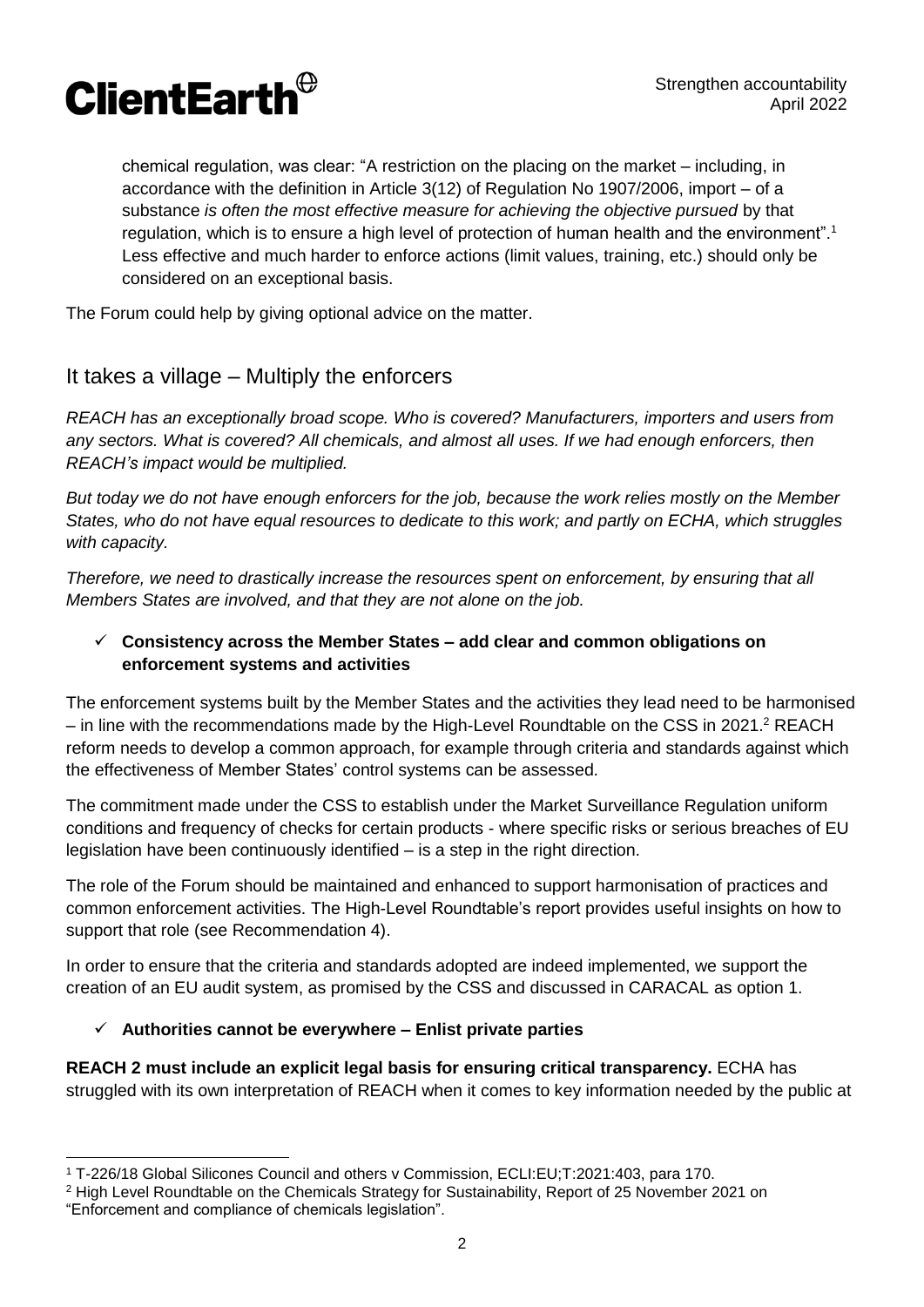# **ClientEarth**<sup>®</sup>

large, and investors in particular, to exercise their due diligence. REACH must allow – and oblige – the collection and publication of these pieces of information:

- Name of the parent companies in addition to the name of the registrant;
- Name of the companies (and of the parent companies) behind only representatives;
- Narrow tonnage bands for the volumes placed on the market;
- Exposure scenarios;
- Name of the companies covered by a REACH authorisation, the precise volume of SVHC produced/used as well as the quantities of emissions concerned;
- Add to Article 33 the level of granularity needed to make compulsory the notification of all the information whose notification is currently indicated as voluntary by ECHA in the SCIP database guidance.

#### **The public must have a role in enforcing REACH**

- **Bringing new studies to the attention of ECHA:** create a formal and efficient mechanism for third parties to feed to ECHA the hundreds of new studies that are published every month on chemicals. Currently, an assessment – and regulatory conclusion - based on old data is not automatically updated in light of the newest findings. In other words, the present system is static, not dynamic. This needs to be rectified.
- **Bringing non-compliance to the attention of enforcement authorities:** members of the public must have access to an appropriate legal procedure to submit substantiated concerns of noncompliance to their national competent authority, triggering the obligation to assess such concerns and take the necessary operational steps to detect breaches and prevent further noncompliance. The High-Level Roundtable on the CSS similarly recommended to set up a whistle blowing mechanism allowing "any societal actor" to report non-compliant substances and products (Recommendation 9).

Similar provisions already exist in EU legislation (e,g. in the EUTR, or in the current proposal for a Regulation on deforestation-free products), empowering members of the public to submit wellfounded claims based on objective information regarding non-compliance which may require the intervention of the relevant competent authorities, and obliging competent authorities to provide a reasoned response. Another example is the Consumer Protection Cooperation Regulation (2017/2394) which requires Member States to establish an "external alert" mechanism allowing consumer organisations to alert their competent authorities of a suspected infringement of their protected consumer interests.

We see no reason that would justify the lack of similar provisions from REACH. Such a system could also be opened to competitors – an approach already employed with success in the context of EU competition law and endorsed by the High-Level Roundtable on the CSS.

 **Access to justice:** the European Green Deal Communication calls on the Commission and Member States to "ensure that policies and legislation are enforced and delivered effectively". This requires increasing public access to justice rights in respect of REACH obligations.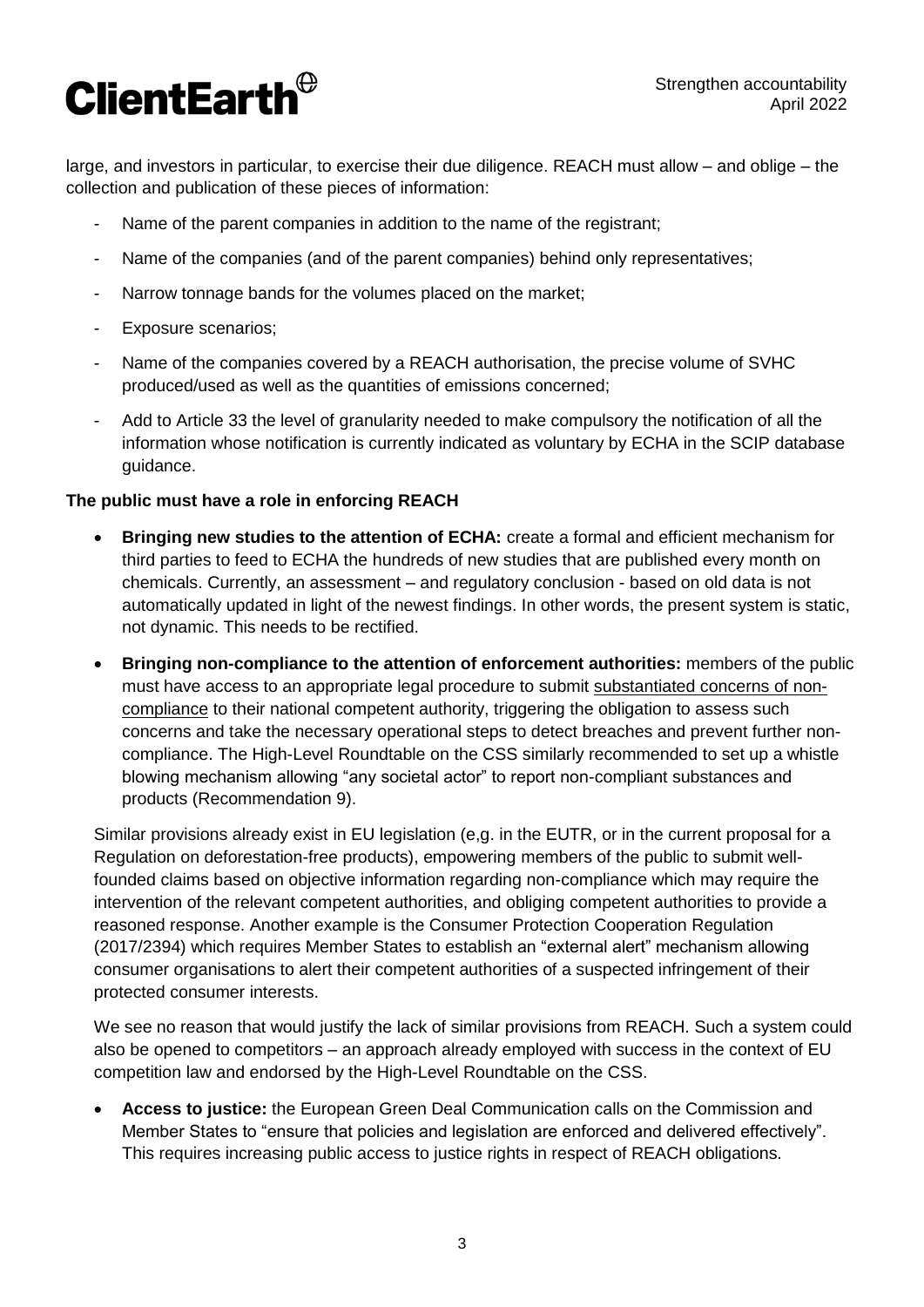

In October 2020 the Commission published its Communication on Improving Access to Justice in Environmental Matters in the EU and its Member States<sup>3</sup> with the aim of ensuring the success of the European Green Deal by providing access to justice to individuals and NGOs as a means of enforcing EU environmental law. Significantly, the Commission acknowledged that "individuals and NGOs play a crucial role in identifying potential breaches of EU law by submitting complaints to administrations or taking cases to court" (paragraph 9).

In this context, the Commission committed itself to including access to justice provisions in EU legislative proposals for new or revised EU law concerning environmental matters (paragraph 33) and urged the European Parliament and the Council to support such proposals.

The REACH Regulation plays a significant role in the Union's pursuit of environmental protection. As such, the Commission must deliver on its commitment to include access to justice provisions in the proposal for its revision. One way of doing this would be to ensure that the public can access judicial proceedings in relation to a competent authority's response to a substantiated concern about noncompliance with REACH.

## Ignoring the law does not pay – Make non-compliance a risk

*Violating the law should never bring more benefits than risks. The sanctions for violations must be genuinely dissuasive and applied in a consistent manner. But the reports published on this topic so far by the Commission show that the Member States do not have a strict enough approach. REACH reform must solve this issue by aligning with the best practices in EU law.*

#### **Sanctions – harmonise and strengthen**

The obligations of REACH apply directly to companies across the EU and to products imported, and if the Member States applied sanctions of the same intensity and with the same regularity, that would ensure a fair level playing field. But violating REACH does not cost the same everywhere because sanctions are not harmonised. In fact, "too many incentives exist for non-compliance".<sup>4</sup> REACH reform needs to do this, and do it well by importing the best sanction systems developed recently in EU law.

This involves specifying:

(i) the criteria which must be taken into account by national authorities when applying sanctions (e.g., the nature, gravity and duration of the infringement; the level of the impact generated by the noncompliance on the environment and human health);

(ii) a list of specific breaches which attract mandatory and automatic sanctions in all Member States;

(iii) an obligation to suspend the right to use or manufacture the substance concerned (under a REACH authorisation or REACH restriction's transition period or derogation) in case of a breach of the conditions set that impacts health or the environment.

<sup>3</sup> Brussels, 14.10.2020, COM (2020) 643 final.

<sup>4</sup> High Level Roundtable report on enforcement and compliance, see Recommendation 3.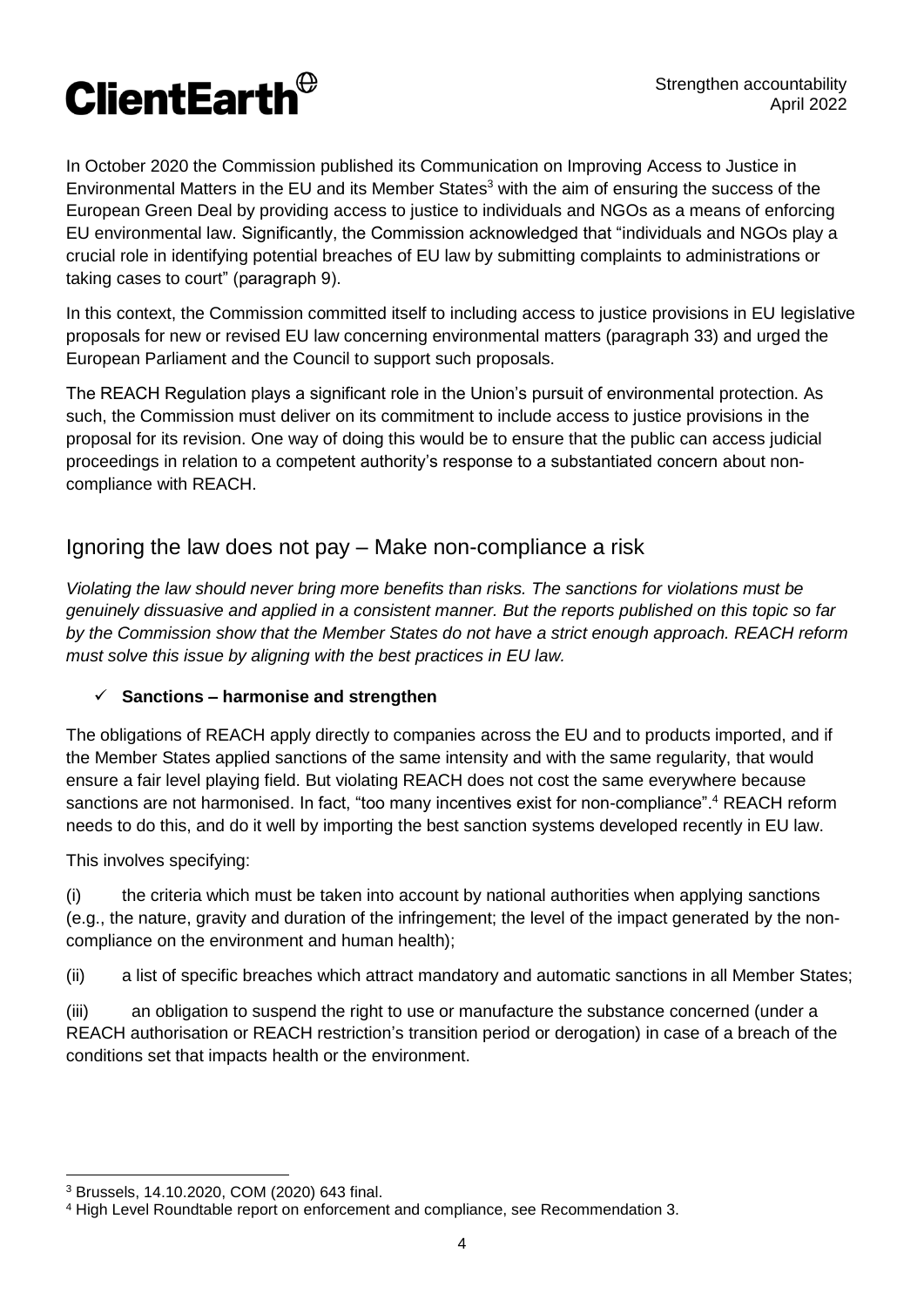

(iv) certain ranges of fines and calculation methods, including by providing a percentage of a company's turnover which can be applied at the maximum level of the fine, high enough to be an effective deterrent.

Similar provisions already exist in other pieces of EU legislation, such as in Regulation (EU) 2016/679 on the protection of natural persons with regard to the processing of personal data and on the free movement of such data (GDPR); Directive 2005/29/EC concerning unfair business-to-consumer commercial practices in the internal market (the UCPD, as amended by Directive (EU) 2019/2161), and more recently the IED proposal. We see no reason justifying the lack of such provisions from REACH reform, in particular an indication of the annual turnover which can be applied at the maximum level of the fine.

The IED proposal for example requires:

#### Article 79

2. The penalties referred to in paragraph 1 shall include fines proportionate to the turnover of the legal person or to the income of the natural person having committed the infringement. The level of the fines shall be calculated in such a way as to make sure that they effectively deprive the person responsible for the violation of the economic benefits derived from that violation. The level of the fines shall be gradually increased for repeated infringements. In the case of a violation committed by a legal person, the maximum amount of such fines shall be at least 8 % of the operator's annual turnover in the Member State concerned.

Member States shall ensure that the penalties referred to in paragraph 1 give due regard to the following, as applicable:

(a)the nature, gravity, and extent of the violation;

(b) the intentional or negligent character of the violation;

(c) the population or the environment affected by the violation, bearing in mind the impact of the infringement on the objective of achieving a high level of protection of human health and the environment.'.

#### **Transparency – another incentive to comply**

REACH reform should add to the sanctions mentioned above other incentives for compliance. There is for example a role to play for "Name & Shine" as well as "Name & Shame". As in other areas, for example competition law, the names of companies in violation of REACH should be made public. The report by the High-Level Roundtable (previously mentioned) clearly shows support to the idea of identifying and publicising transgressors, including by "sharing the details of non-compliant enterprises, products and chemicals with consumer organisations, who in turn could assist in alerting consumers via their communication channels". This is part of their first recommendation to improve compliance with REACH.

#### **Compensation**

REACH risk management measures (bans or conditions of use) are mandatory because they are indispensable to protect people's health and/or the environment. If they are respected then they ensure respect for the human right to a healthy environment (as embodied in Articles 35, 37, and 38 of the Charter of Fundamental Rights). However, it is common knowledge that this right is often breached as a result of non-compliance with chemical law, particularly when the most hazardous substances are involved, such as carcinogenics, mutagenics, reprotoxicants, endocrine disruptors or persistent, bioaccumulative and toxic chemicals.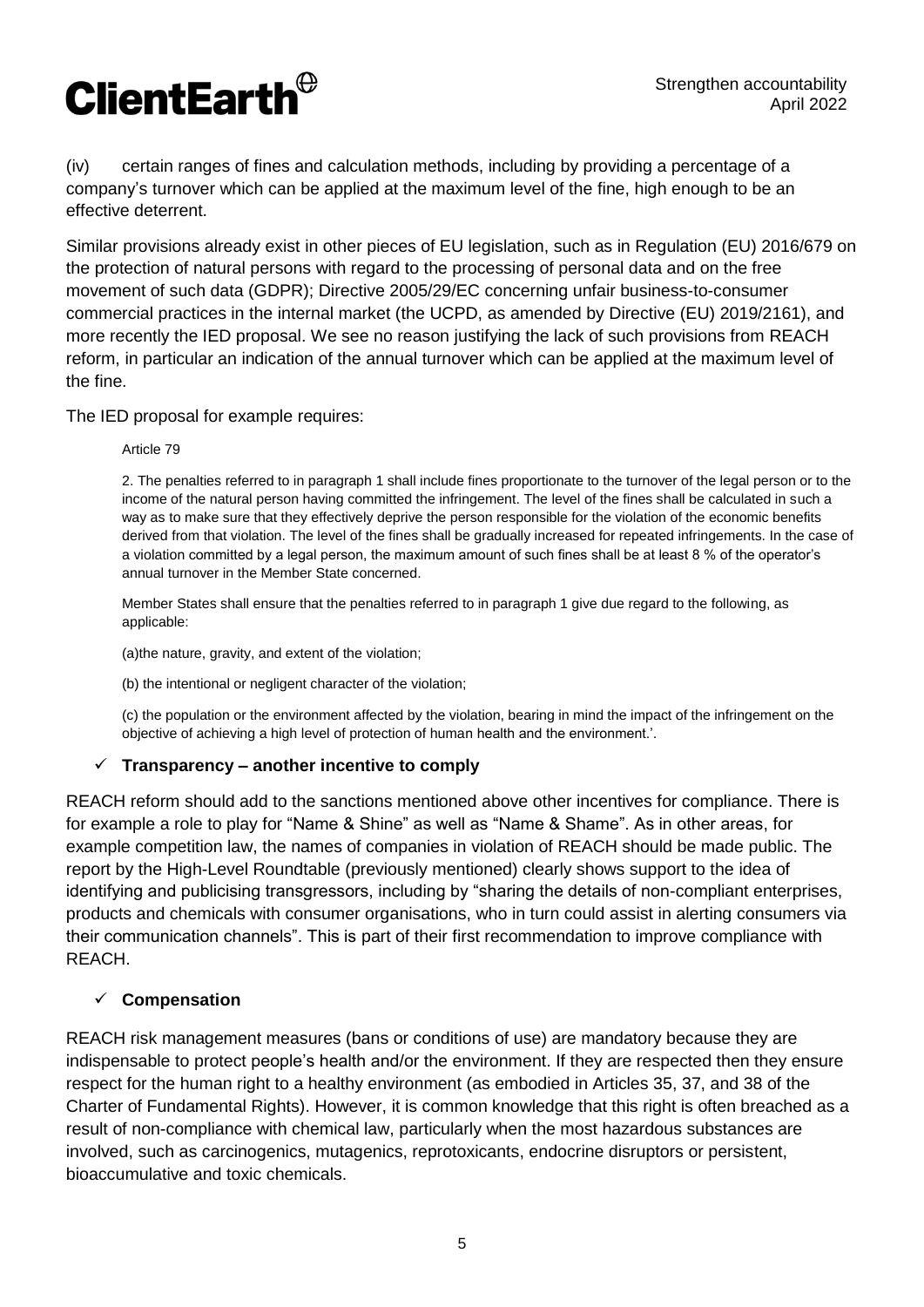The human right to a healthy environment includes the right to have access to an effective compensation system (in accordance with Article 47 of the Charter) in case of harm. But national laws create excessive barriers to the fulfilment of this right because the causal link will be very difficult to prove in court. Therefore, changes must happen to guarantee that where damage to human health occurs as a result of a violation of REACH risk management measures, the individuals affected have the right to claim compensation and Member States' national procedures ensure the effectiveness of this right.

Damage claims moreover serve as an additional enforcement mechanism because companies will have to factor in possible compensation claims if they breach the terms of an authorisation or restriction under REACH.

The revision of REACH should therefore include provisions regarding the right to request and receive compensation for damages, in order to harmonise remedies at EU level. In this context, REACH should include the following aspects:

- Clarify that any person who has suffered material or non-material damage as a result of a violation of a REACH risk management measure shall have the right to request and receive compensation.

- Require companies to have insurance to cover their third-party liability under REACH and thereby ensure that the victims are justly compensated for potential damages (see for example the mandatory liability insurance regime set under the Paris Convention on Third Party Liability in the Field of Nuclear Energy).

- Facilitate victims' claims in line with the precautionary principle and the principle of prevention. The burden and/or the standard of proof required for the establishment of the causal link should not render the exercise of the right to damages practically impossible or excessively difficult. When an individual can provide prima facie proof that they suffered from health impacts from a REACH violation or could have suffered from such impacts, there should be a rebuttable presumption that they suffered harm as a result of the infringement. For example, a person should be able to request the compensation for damages on the basis of a water, soil, air, dust or product test result, delivered by an accredited specialized laboratory, which show serious exceedance of the limits imposed by REACH authorisation or restriction, provided this can be reasonably linked to any damage suffered by the person. This borrows from best practices in other areas of EU law (see, e.g., Article 8 of Directive 2000/43 and Article 19 of Directive 2006/54).

- This rebuttable presumption should prevail unless the duty holder can credibly demonstrate to the satisfaction of the court that the violation of the REACH risk management measure had no material contribution to causing the actual harm.

- A clear and reasonable limitation period should be established so that victims have sufficient time to bring an action. Victims should have at least 5 years to bring damage claims, starting from the moment when they had the possibility to discover that they suffered harm from a breach of the REACH Regulation.

- Non-governmental organisations promoting the protection of human health or the environment must be allowed to represent the individuals affected and bring collective actions for compensation, to give the most vulnerable a chance to obtain compensation. This also borrows from best practice in other areas of EU law (see, e.g., Article 7 of Directive 2000/43 and Article 17 of Directive 2006/54).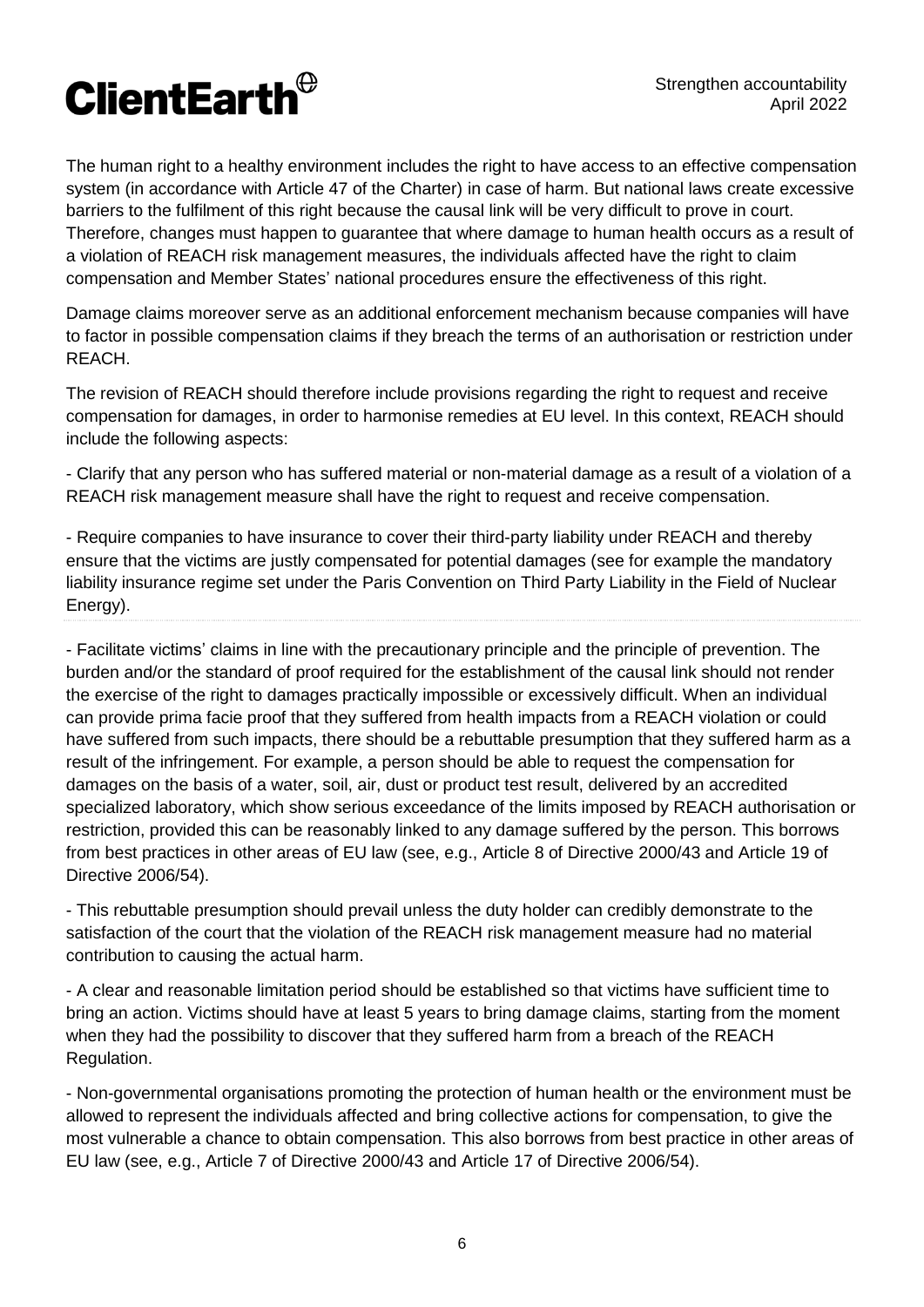

Such a right was recently included in the Commission's proposal to revise the IED and the same considerations should apply to violations of REACH.

#### Examples from IED

#### *'Article 79a -* **Compensation**

1. Member States shall ensure that, where damage to human health has occurred as a result of a violation of national measures that were adopted pursuant to this Directive, the individuals affected have the right to claim and obtain compensation for that damage from the relevant natural or legal persons and, where appropriate, from the relevant competent authorities responsible for the violation.

2. Member States shall ensure that, as part of the public concerned, non-governmental organisations promoting the protection of human health or the environment and meeting any requirements under national law are allowed to represent the individuals affected and bring collective actions for compensation. Member States shall ensure that a claim for a violation leading to a damage cannot be pursued twice, by the individuals affected and by the nongovernmental organisations referred to in this paragraph.

3. Member States shall ensure that national rules and procedures relating to claims for compensation are designed and applied in such a way that they do not render impossible or excessively difficult the exercise of the right to compensation for damage caused by a violation pursuant to paragraph 1.

4. Where there is a claim for compensation in accordance with paragraph 1, supported by evidence from which a causality link may be presumed between the damage and the violation, Member States shall ensure that the onus is on the person responsible for the violation to prove that the violation did not cause or contribute to the damage.

5. Member States shall ensure that the limitation periods for bringing actions for compensation referred to in paragraph 1 are not shorter than 5 years. Such periods shall not begin to run before the violation has ceased and the person claiming the compensation knows or can reasonably be expected to know that he or she suffered damage from a violation pursuant to paragraph 1.'.

#### **Collective redress**

Directive (EU) 2020/1828 on representative actions for the protection of the collective interests of consumers entered into force on 24 December 2020. Member States shall adopt and publish the relevant implementing measures by 25 December 2022. The measures shall apply from 25 June 2023.

The Directive gives certain "qualified entities" the possibility to bring injunctive and redress cases to protect the interests of consumers. It applies when a) there is infringement of a specific Directive/Regulation listed in the Annex; b) by a trader (broadly defined, including both publicly and privately owned entities); and c) there is harm or may be harm to the interests of a group of consumers.

The Annex includes several pieces of EU chemicals legislation but unfortunately REACH is missing form that list. This exclusion does not make sense. REACH risk management measures target substances on their own, in mixtures or in products available to consumers. REACH also includes provisions that aim at delivering information to the consumer (Article 33.2). A breach of safety or information obligation REACH reform must therefore address this important gap in the system of EU remedies available to consumers.